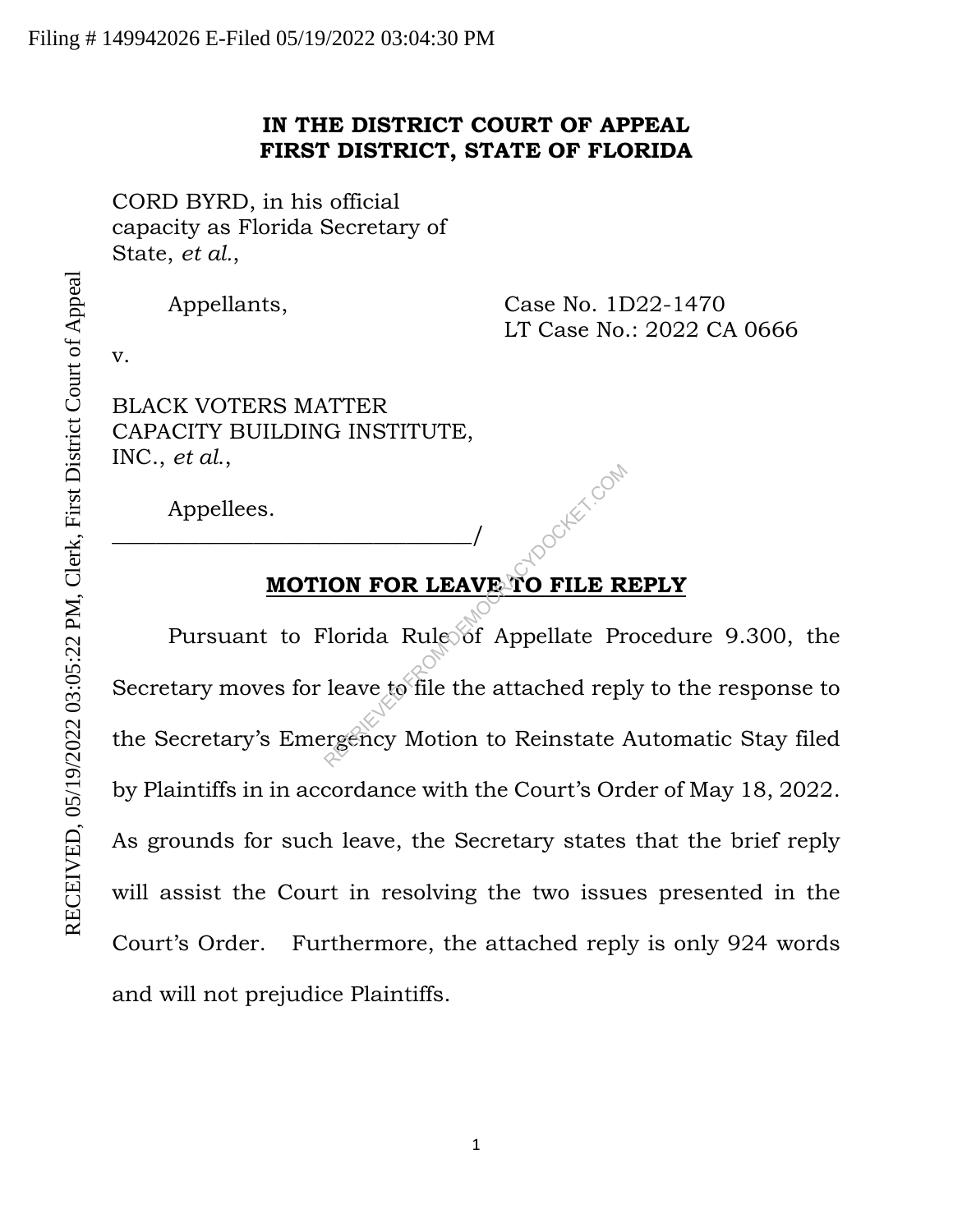Bradley R. McVay (FBN 79034) brad.mcvay@dos.myflorida.com Ashley Davis (FBN 48032) ashley.davis@dos.myflorida.com FLORIDA DEPARTMENT OF STATE R.A. Gray Building 500 S. Bronough St. Tallahassee, FL 32399 (850) 245-6536

<u>/s/ Mohammad O. Jazil</u> Mohammad O. Jazil (FBN 72556) mjazil@holtzmanvogel.com Gary V. Perko (FBN 855898) gperko@holtzmanvogel.com Michael Beato (FBN 1017715) mbeato@holtzmanvogel.com HOLTZMAN VOGEL BARAN TORCHINSKY & JOSEFIAK 119 S. Monroe St. Suite 500 Tallahassee, FL 32301 (850) 270-5938  $\frac{1}{8}$ /Mohammad O. Jazil<br>Mohammad O. Jazil (FBN 7<br>mjazil@holtzmanvogel.com<br>Gary V. Perko (FBN 855898<br>gperko@holtzmanvogel.com<br>Michael Beato (FBN 101771<br>mbeato@holtzmanvogel.com<br>HOLTZMAN VOGEL BARAN TOR<br>119 S. Monroe St

*of State Counsel for Florida Secretary*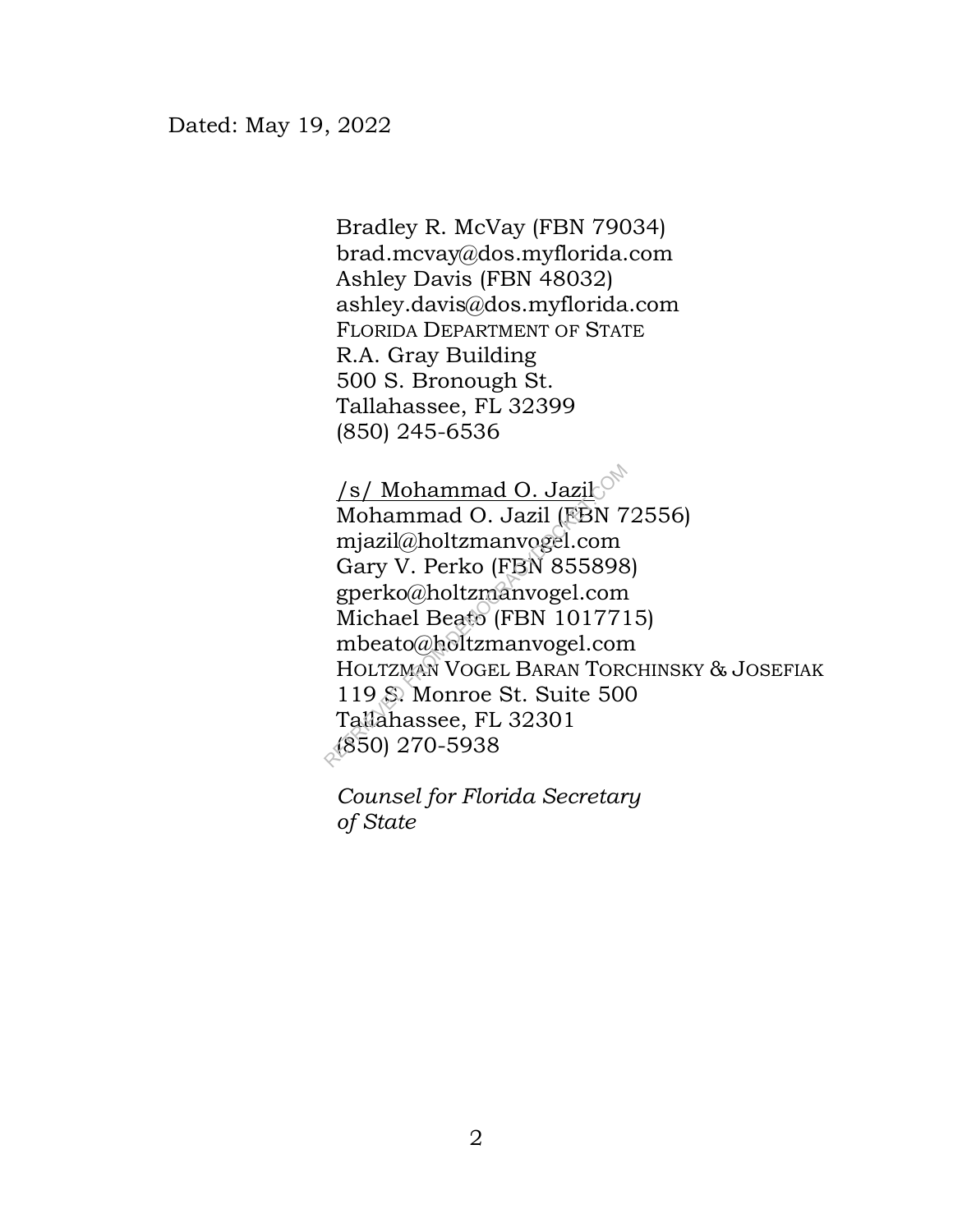Henry C. Whitaker (FBN1031175)  *Solicitor General* Daniel W. Bell (FBN 1008587) Jeffrey Paul DeSousa (FBN 110951)  *Chief Deputy Solicitors General* David M. Costello (FBN 1004952)  *Assistant Solicitor General* OFFICE OF THE ATTORNEY GENERAL The Capitol, PL-01 Tallahassee, Florida 32399 (850) 414-3300 henry.whitaker@myfloridalegal.com daniel.bell@myfloridalegal.com jeffrey.desousa@myfloridalegal.com david.costello@myfloridalegal.com

*Counsel for Florida Attorney General Ashley Moody* david.costello@myfloridaleg<br>Counsel for Florida Attorn<br>Moody

3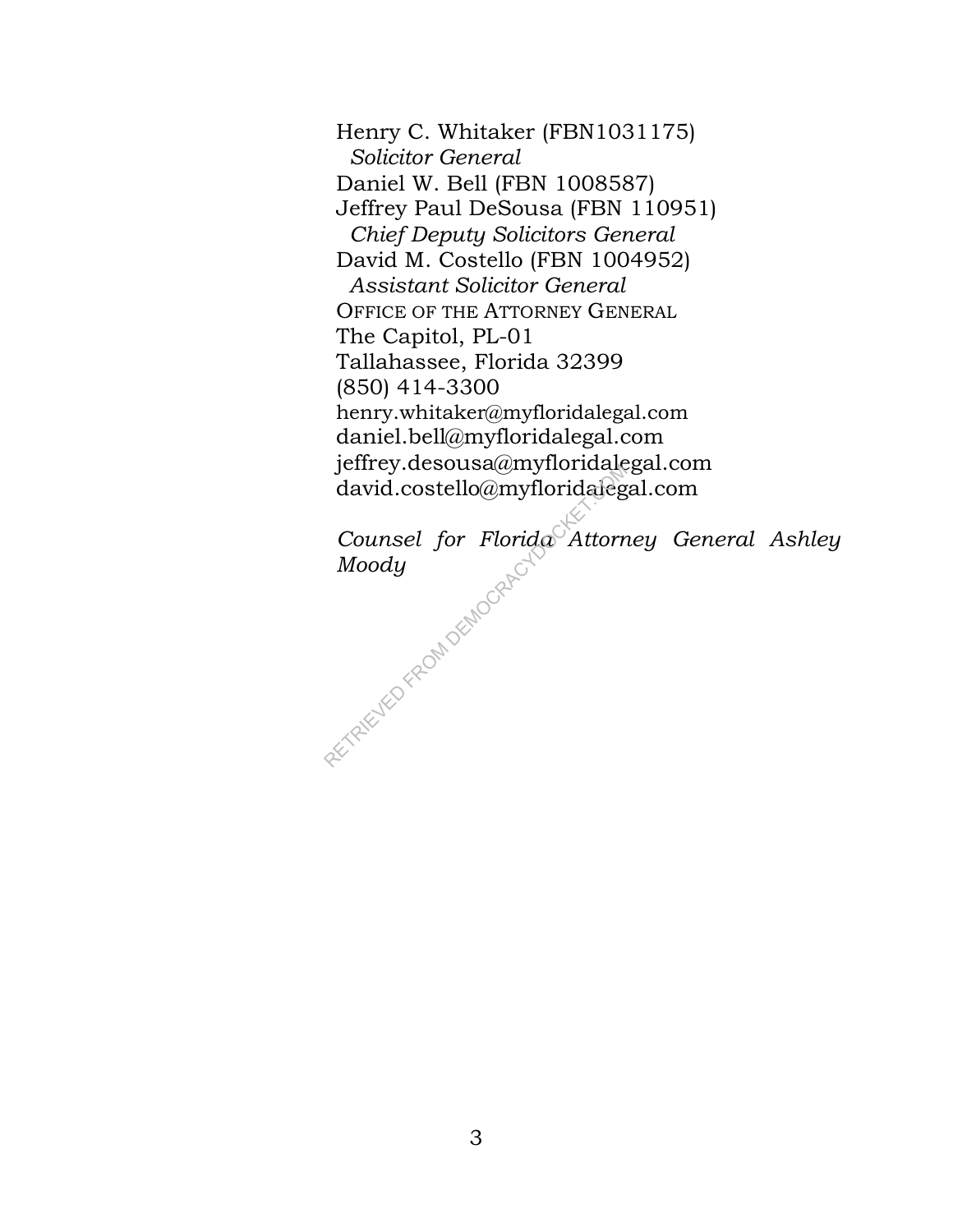## **CERTIFICATE OF SERVICE**

I certify that on this 19th day of May, the foregoing was filed electronically via the Florida Court's E-Filing Portal, which will send

a copy of this filing to the following:

Frederick S. Wermuth Florida Bar No. 0184111 Thomas A. Zehnder Florida Bar No. 0063274 *KING, BLACKWELL, ZEHNDER & WERMUTH, P.A.* P.O. Box 1631 Orlando, Florida 32802 fwermuth@kbzwlaw.com tzehnder@kbzwlaw.com

Abha Khanna Jonathan P. Hawley *ELIAS LAW GROUP LLP* 1700 Seventh Avenue, Suite 2100 Seattle, Washington 98101 akhanna@elias.law jhawley@elias.law

John M. Devaney *PERKINS COIE LLP* 700 Thirteenth Street N.W., Suite 600 Washington, D.C. 20005 jdevaney@perkinscoie.com

Christina A. Ford Florida Bar No. 1011634 Joseph N. Posimato Graham W. White Harleen K. Gambhir *ELIAS LAW GROUP LLP* 10 G Street NE, Suite 600 Washington, D.C. 20002 cford@elias.law jposimato@elias.law gwhite@elias.law hgambhir@elias.law RETRIEVED FROM DEMOCRACYDOCKET.COM

*Counsel for Plaintiffs*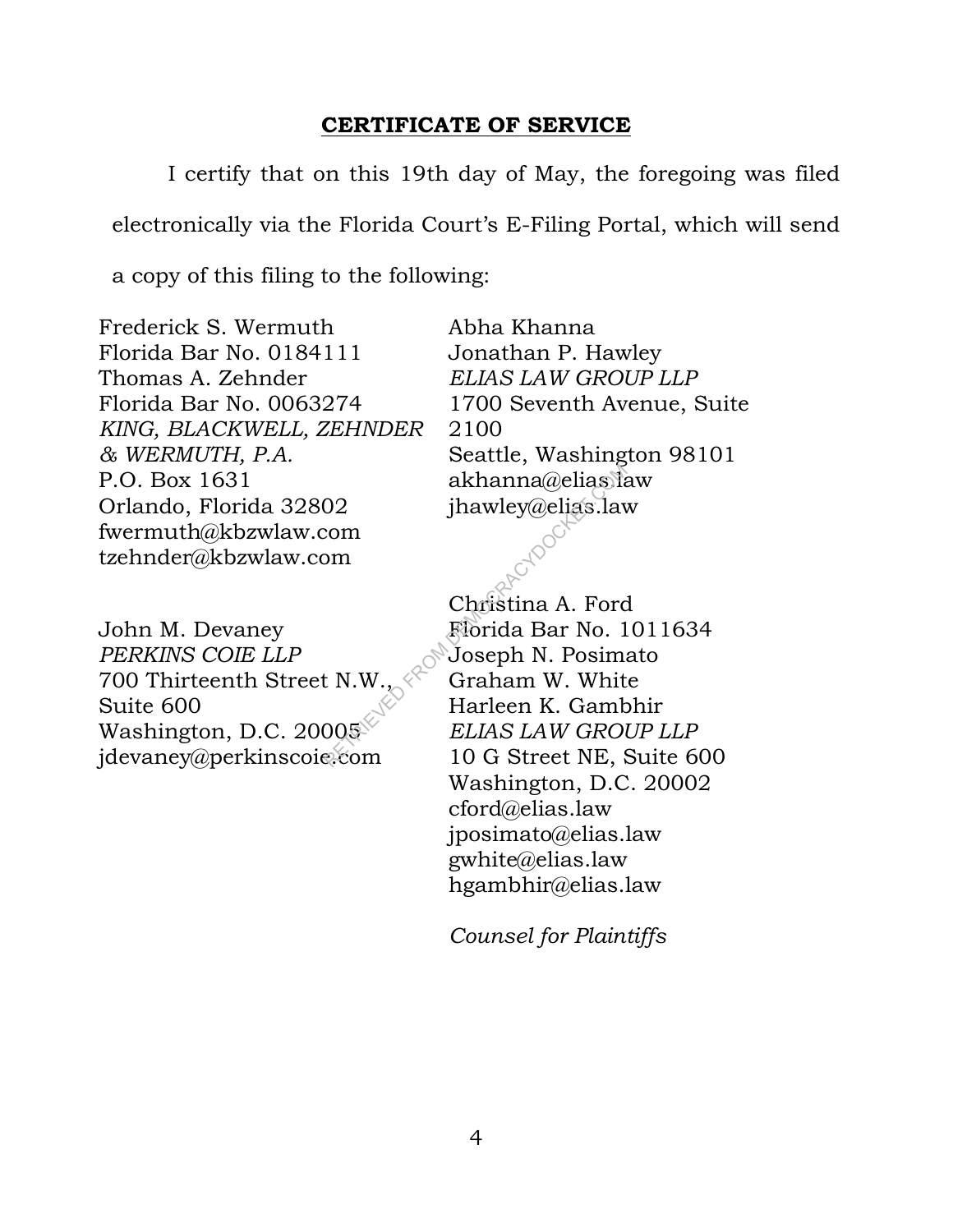Andy Bardos, Esq. *GRAYROBINSON, P.A.*  301 S. Bronough Street, Suite 600 Tallahassee, FL 32302 andy.bardos@grayrobinson.com

*Counsel Chris Sprowls and Thomas J. Leek* 

Daniel E. Nordby *SHUTTS & BOWEN LLP*  215 S. Monroe Street Suite 804 Tallahassee, FL 32301 ndordby@shutts.com

*Counsel for Florida Senate, Ray Rodrigues, and Wilton Simpson* 

 /s/ Mohammad O. Jazil Attorney

# **CERTIFICATE OF COMPLIANCE Rule 9.045, Fla. R. App. P.**

The undersigned certifies that this computer-generated motion complies with the font requirements mandated under Rule 9.045, Rule 9.045, Fla. R. App. P.<br>ed certifies that this compute<br>ont requirements mandated<br>ontains 83 words.<br> $\frac{1}{25}$ 

Fla. R. App. P and contains 83 words.

 /s/ Mohammad O. Jazil Mohammad O. Jazil Florida Bar No. 72556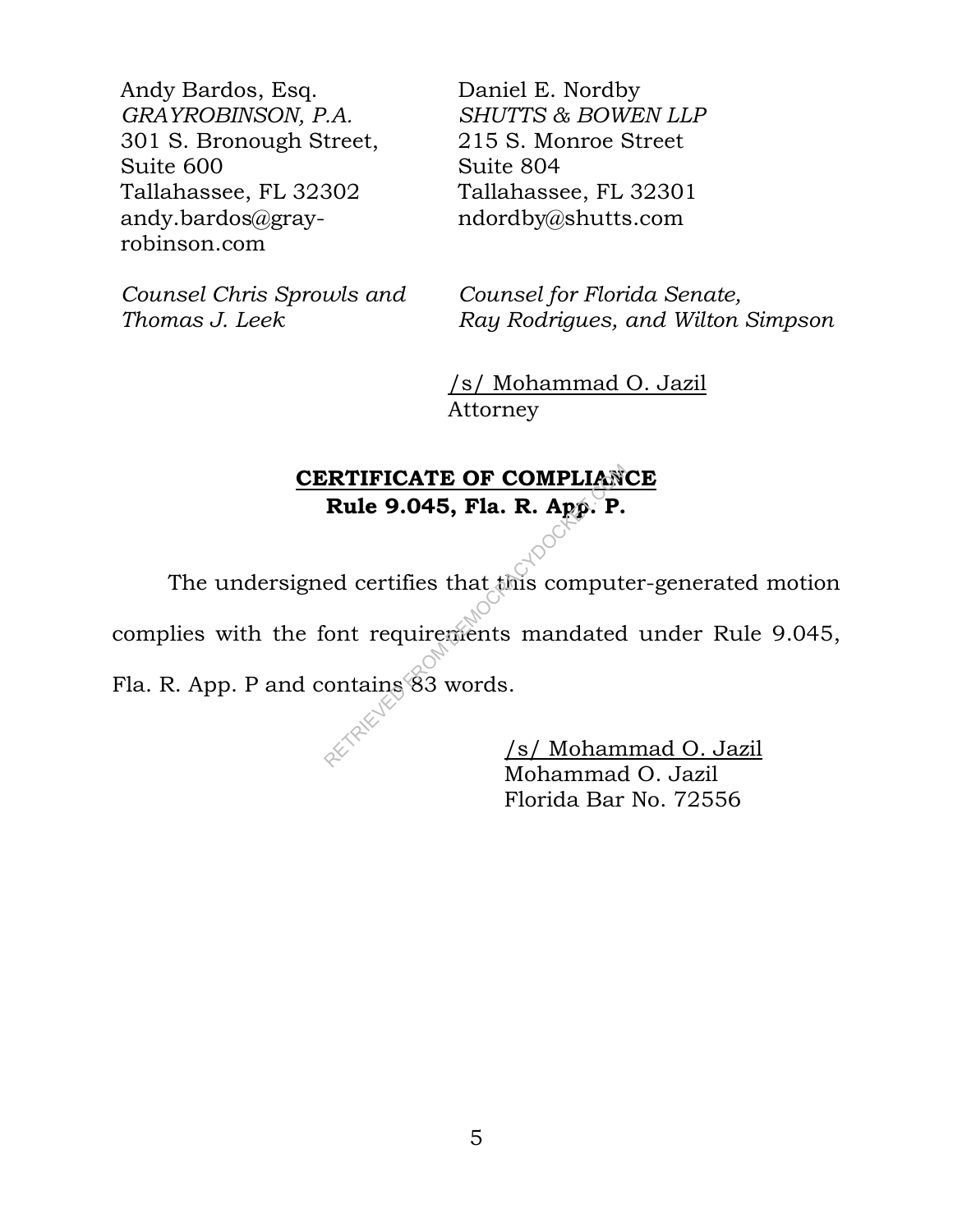#### **IN THE DISTRICT COURT OF APPEAL FIRST DISTRICT, STATE OF FLORIDA**

CORD BYRD, in his official capacity as Florida Secretary of State, *et al.*,

Appellants, Case No. 1D22-1470 LT Case No.: 2022 CA 0666

v.

BLACK VOTERS MATTER CAPACITY BUILDING INSTITUTE, INC., *et al*.,

\_\_\_\_\_\_\_\_\_\_\_\_\_\_\_\_\_\_\_\_\_\_\_\_\_\_\_\_\_\_\_\_\_/

Appellees.

## **THE SECRETARY OF STATE'S REPLY IN SUPPORT OF THE EMERGENCY MOTION TO REINSTATE THE AUTOMATIC STAY**

This Court asked Plaintiffs to identify the status quo in this case and to address whether the temporary injunction preserved the status quo. For the Secretary, what is and what is not the status quo is perfectly clear. **POF STATE'S REPLY IN STATE'S REPLY IN STATE THE A**<br>
RETRICAL PLAINTS TO REINSTATE THE A<br>
RETRICAL COMPANY CONTRACT COMPANY CONTRACT COMPANY CONTRACT CONTRACT CONTRACT CONTRACT CONTRACT CONTRACT CONTRACT CONTRACT CONTRACT

## **I. The Enacted Map Is the Status Quo.**

The status quo is the Enacted Map, a map passed by the Florida Legislature—the entity constitutionally tasked to draw congressional maps in the first instance, *see* U.S. Const. art. I, § 4—and signed into law by Governor DeSantis. It was not a "suddenly and secretly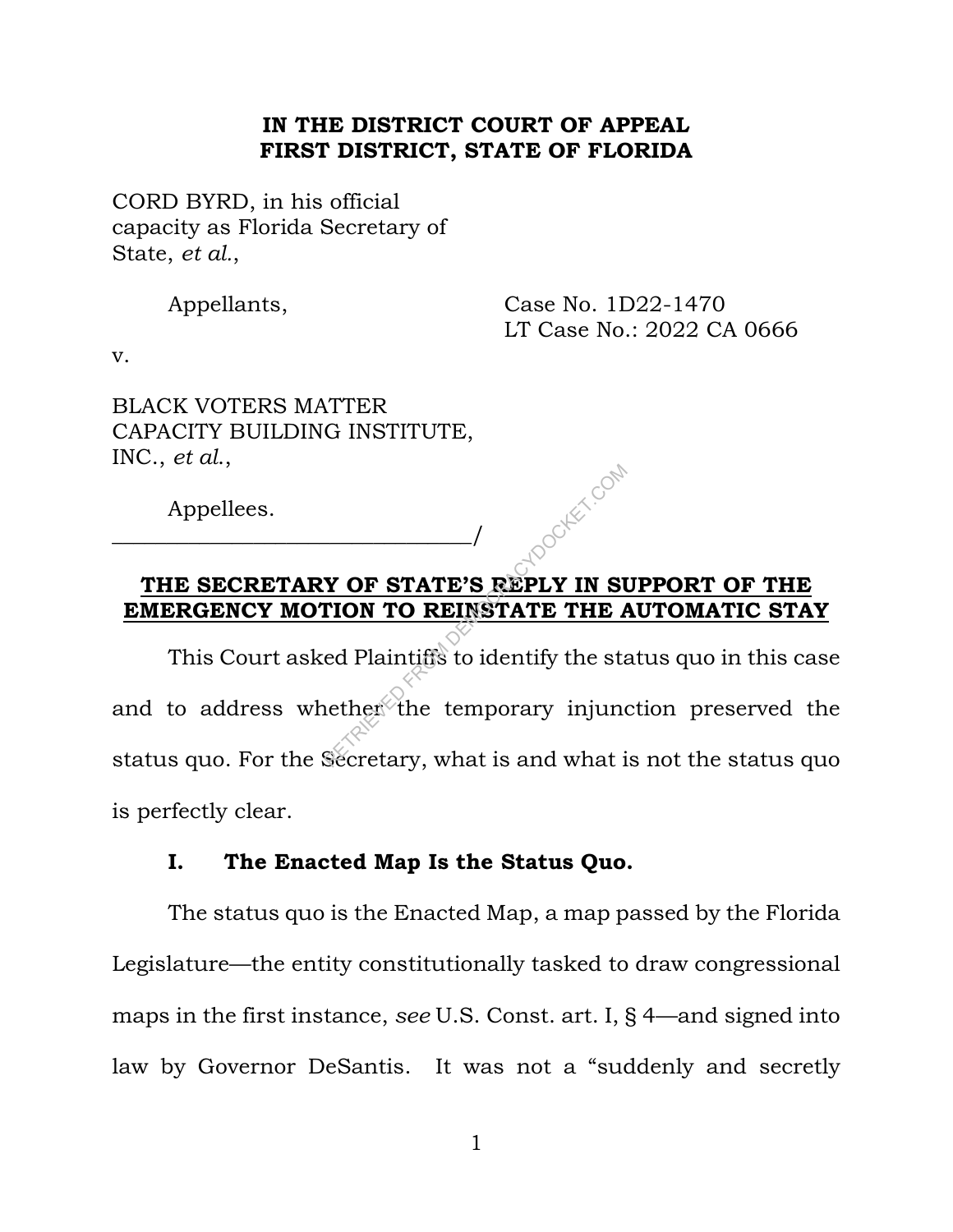changed status," like that discussed in *Bowling v. National Convoy & Trucking Co*., 135 So. 541, 544 (Fla. 1931), but one that was duly enacted in the public eye in an open and transparent manner. (App. 607) (Circuit Court's comments during the temporary injunction hearing); *see, e.g.*, *State, on Inf. of McKittrick v. Am. Ins. Co.*, 173 S.W.2d 51, 52 (Mo. 1943) ("This rule is not applicable in this case because such a condition does not exist here. No sudden or secret change has been made or is threatened.").

More importantly, the Florida Legislature was required to pass the Enacted Map this year because of the decennial census. *See Kirkpatrick v. Preisler*, 394 U.S. 526, 530-31 (1969). Indeed, redistricting laws are unlike other legislation in that they *must* be updated after every decennial census. *See Wesberry v. Sanders*, 376 U.S. 1, 7-8 (1964). The status quo preceding the Enacted Map is a legal nullity because the prior congressional map is malapportioned and thereby violates the one-person, one-vote standard. ade or is threatened.").<br>
Itly, the Florida Legislature w<br>
his year because of the dec<br>
sler, 394 U.S. 526, 530-3<br>
re unlike other legislation in<br>
decennial census. See Wesb

The status quo is also what election officials throughout Florida have been implementing since the governor signed the Enacted Map into law on April 22, 2022. These election officials have been updating voter databases, setting precincts, and sending voter information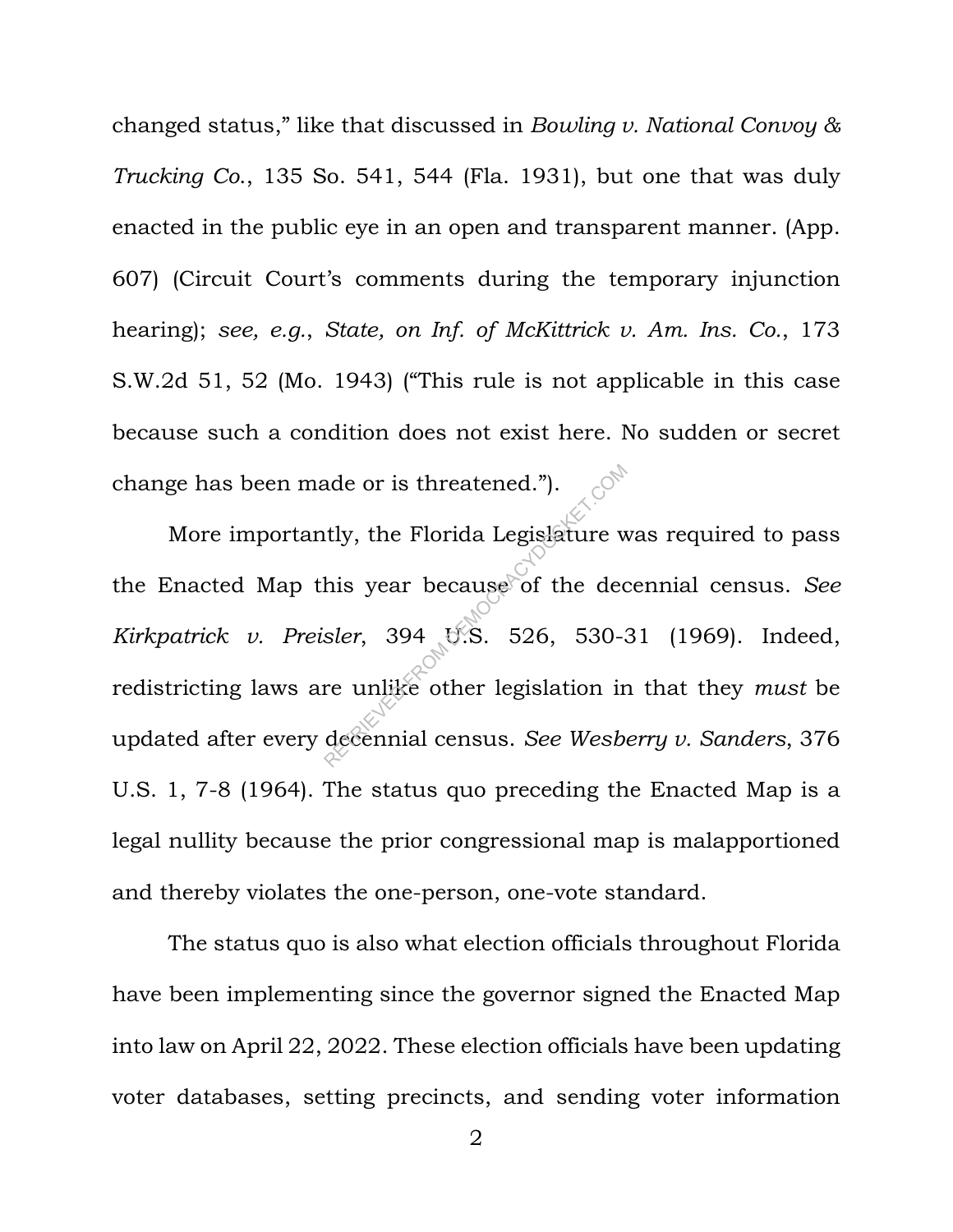cards based on the Enacted Map. (App. 219-27). For some of these Supervisors of Elections, this work cannot be undone and then redone at this late stage. (App. 219-27, 237). This is the essence of what *status quo* means. Upending the duly enacted map of the people's representatives invites chaos and uncertainty, something the status quo inquiry is intended to defend against.

Plaintiffs now argue that either Benchmark Congressional District 5, which has only been in existence since the 2016 election, or some conceptual black-performing district in north Florida is the status quo. Not so.

Again, Benchmark Congressional District 5 cannot be the status quo because it is now legally invalid. As the following graphic from the Florida Redistricting website<sup>1</sup> demonstrates, due to the decennial census, that district is unconstitutionally malapportioned. *See Wesberry*, 376 U.S. at 7 ("[W]hen qualified voters elect members S only been in existence since<br>black-performing district in<br>mark Congressional District<br>it is now legally invalid. As the<br>edistricting website<sup>1</sup> demon

<sup>&</sup>lt;sup>1</sup> The Court can take judicial notice of this graphic pursuant to section 90.202(11), (12), Florida Statutes.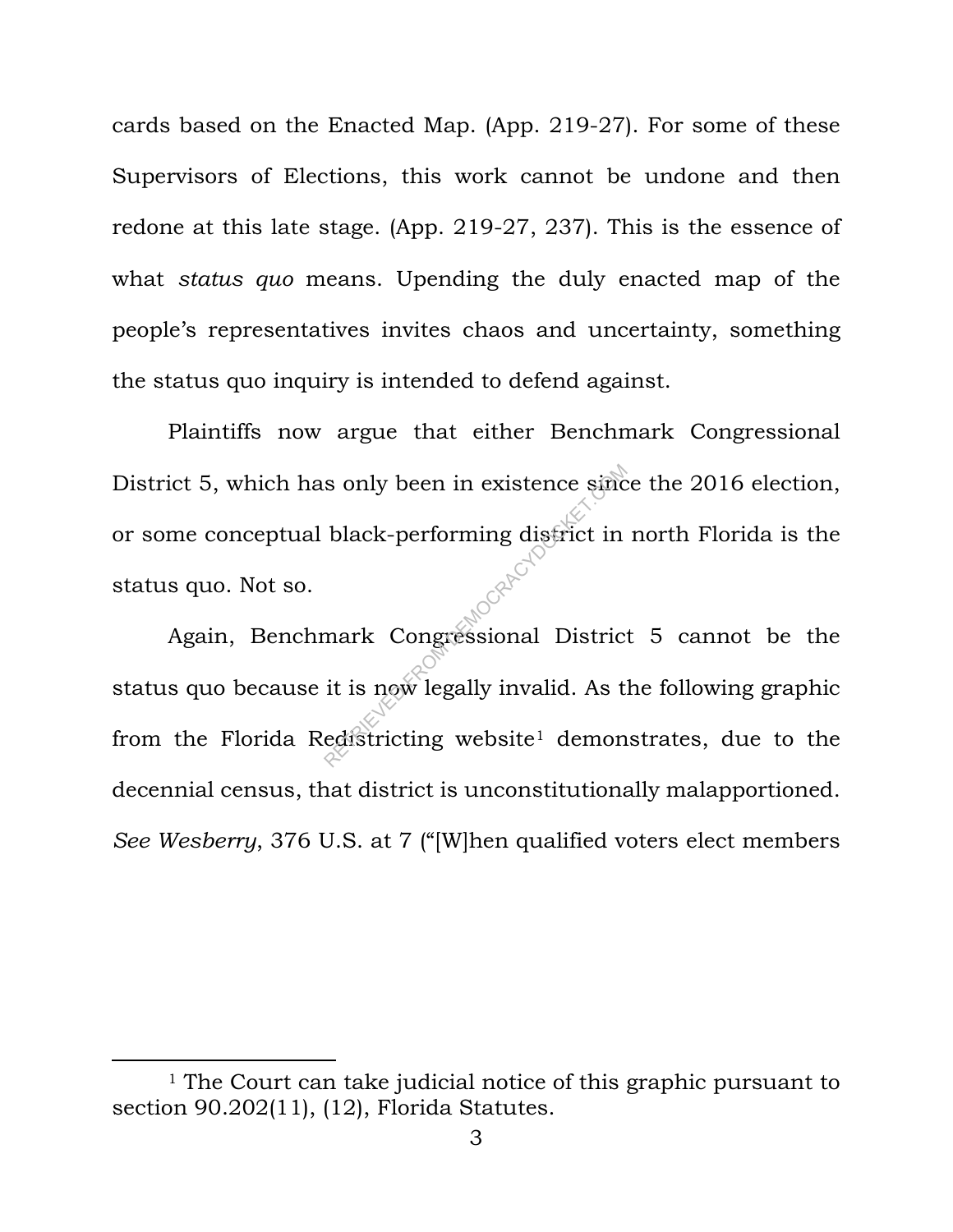of Congress," "each vote" must "be given as much weight as any other vote.").



Benchmark Congressional District 5 is not something voters, candidates, and election officials can rely on. That is why the Florida Legislature had to pass the Enacted Map. Ingressional District 5 as no<br>
extion officials can rely on. The<br>
ass the Enacted Map.<br>
conceptual black-performing us quo. Any hypothetical completes

Nor can some conceptual black-performing district in north Florida be the status quo. Any hypothetical district is a district without metes, bounds, precinct lines, and district lines. It is not something that an election administrator can use to set precincts, a candidate can use to run her campaign, or a voter can use to cast her ballot.

What is more, treating a new map that was (incorrectly) ordered by the Circuit Court as the status quo turns the entire inquiry on its head. Any suggestion to the contrary makes little sense, especially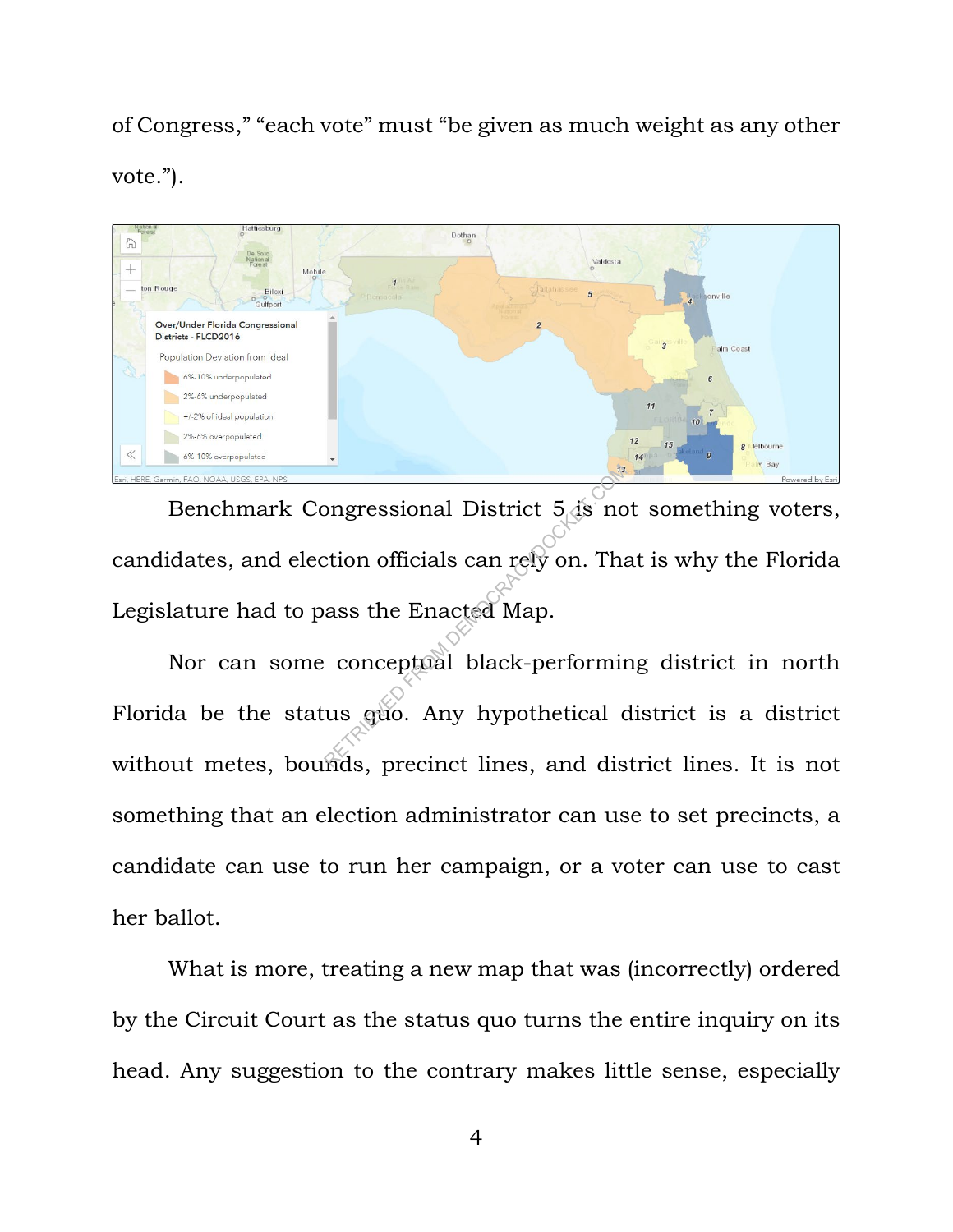when, contrary to Plaintiffs' insinuation, the Florida Supreme Court has *never* addressed whether Benchmark Congressional District 5, or any other race-based district drawn to comply with the Florida Constitution's non-diminishment standard, satisfies the requirements of the *federal* Equal Protection Clause.

## **II. The Temporary Injunction Does Not Preserve the Status Quo.**

It is only the temporary injunction that prevents the Enacted Map from being implemented and therefore disrupts the status quo. Again, Columbia County Supervisor of Elections Brown has testified that her office has been implementing the Enacted Map and does not have time to implement Proposed Map A in time for the August 23, 2022 primary election. (App. 219-22). And Duval Chief Election Officer Phillips similarly testified as having doubts as to whether Proposed Map A can be implemented before the August 23, 2022 election. (App. 223-27). This testimony remains unrebutted as to Columbia and Duval Counties. Demented and therefore disrues<br>
unty Supervisor of Elections<br>
een implementing the Enacte<br>
nent Proposed Map A in time<br>
ion. (App. 219-22). And D<br>
idarly testified as having do

Despite this, Plaintiffs contend that Supervisors of Elections are capable of implementing both the Enacted Map and Proposed Map A. Plaintiffs misuse email correspondence from the Secretary as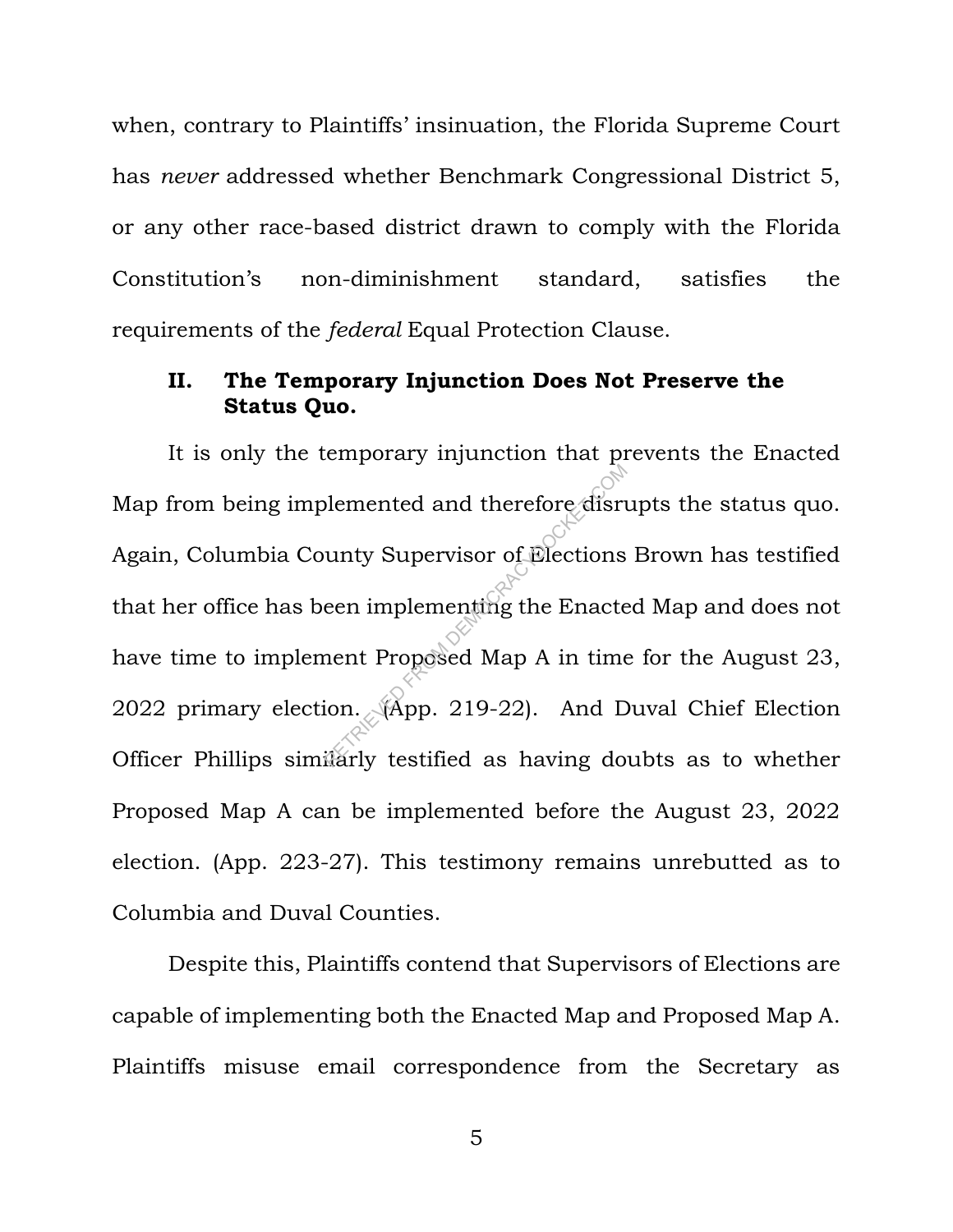support. Neither Supervisor Brown nor Officer Phillips has retreated from their position that implementing a new congressional district is impossible (for Columbia County) and exceedingly difficult (for Duval County). (App. 219-27). The Secretary's email correspondence did not undercut these administrators; it simply directed the Supervisors to work on a dual track to implement Proposed Map A, if possible, and save the work from the Enacted Map because the Circuit Court discussed this as the appropriate course of action in its oral colloquy. (Supp. App. 637) ("On that note, and consistent with the trial court's oral pronouncement during the hearing yesterday, to the extent that it is possible, we ask that you proceed on two fronts and plan to implement both maps." (emphasis in the original)). e appropriate course of action<br>
) n that note, and consistent<br>
t during the hearing yesterda<br>
sk that you proceed on two<br>
ps." (emphasis in the original<br>
Secretary asks this Court to a

Therefore, the Secretary asks this Court to grant her emergency motion to reinstate the automatic stay.

Dated: May 19, 2022

Bradley R. McVay (FBN 79034) brad.mcvay@dos.myflorida.com Ashley Davis (FBN 48032) ashley.davis@dos.myflorida.com FLORIDA DEPARTMENT OF STATE R.A. Gray Building 500 S. Bronough St. Tallahassee, FL 32399 (850) 245-6536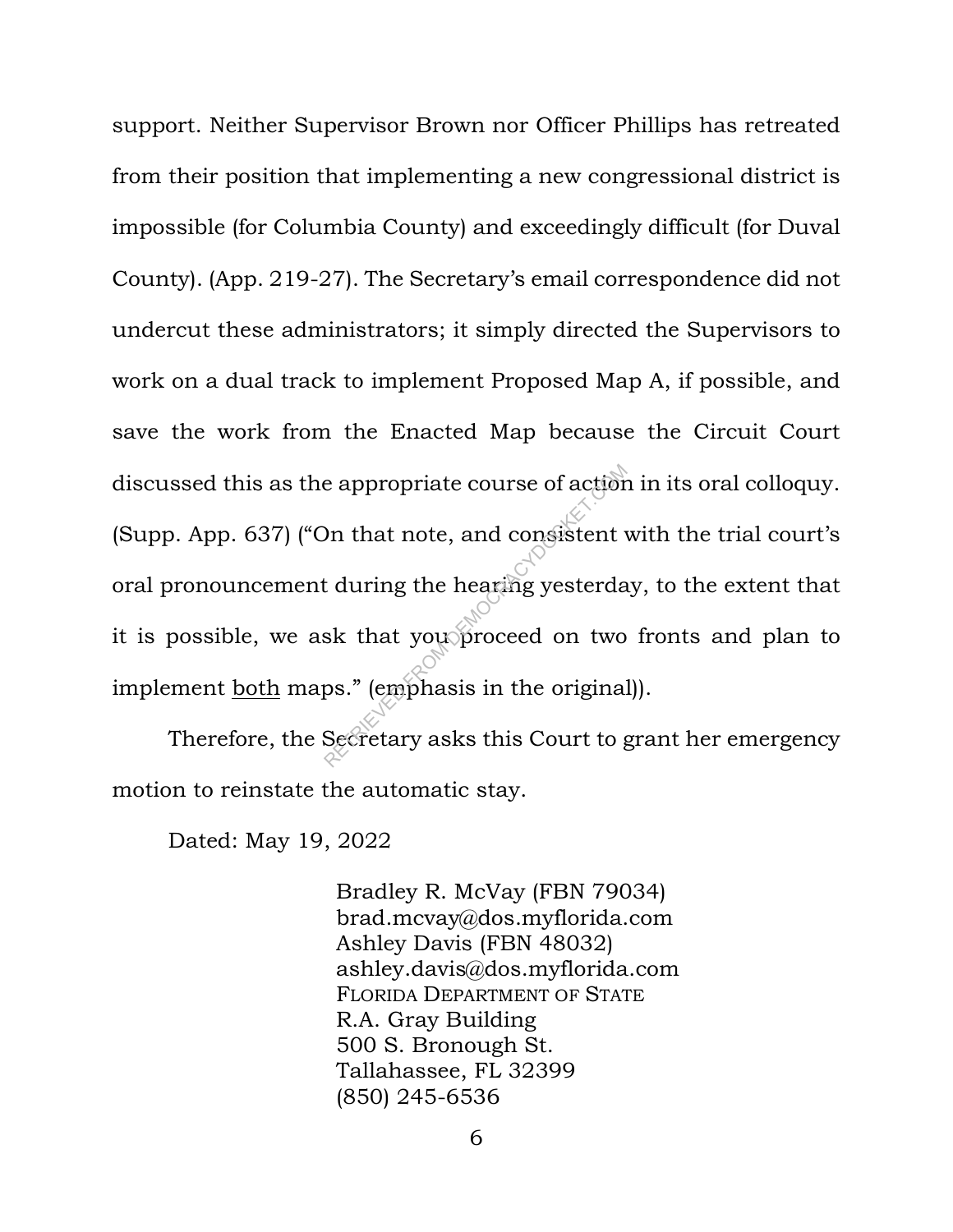/s/ Mohammad O. Jazil Mohammad O. Jazil (FBN 72556) mjazil@holtzmanvogel.com Gary V. Perko (FBN 855898) gperko@holtzmanvogel.com Michael Beato (FBN 1017715) mbeato@holtzmanvogel.com HOLTZMAN VOGEL BARAN TORCHINSKY & JOSEFIAK 119 S. Monroe St. Suite 500 Tallahassee, FL 32301 (850) 270-5938

*of State Counsel for Florida Secretary* 

Henry C. Whitaker (FBN1031175)  *Solicitor General* Daniel W. Bell (FBN 1008587) Jeffrey Paul DeSousa (FBN 110951)  *Chief Deputy Solicitors General* David M. Costello (FBN 1004952)  *Assistant Solicitor General* OFFICE OF THE ATTORNEY GENERAL  $\mathcal{F}$ he Capitol, PL-01 Tallahassee, Florida 32399 (850) 414-3300 henry.whitaker@myfloridalegal.com daniel.bell@myfloridalegal.com jeffrey.desousa@myfloridalegal.com david.costello@myfloridalegal.com Counset for Fiorial Secretar<br>of State<br>Henry C. Whitaker (FBN103<br>Solicitor General<br>Daniel W. Bell (FBN 100858<br>Jeffrey Paul DeSousa (FBN<br>Chief Deputy Solicitors General<br>David M. Costello (FBN 100<br>Assistant Solicitor General<br>

*Counsel for Florida Attorney General Ashley Moody*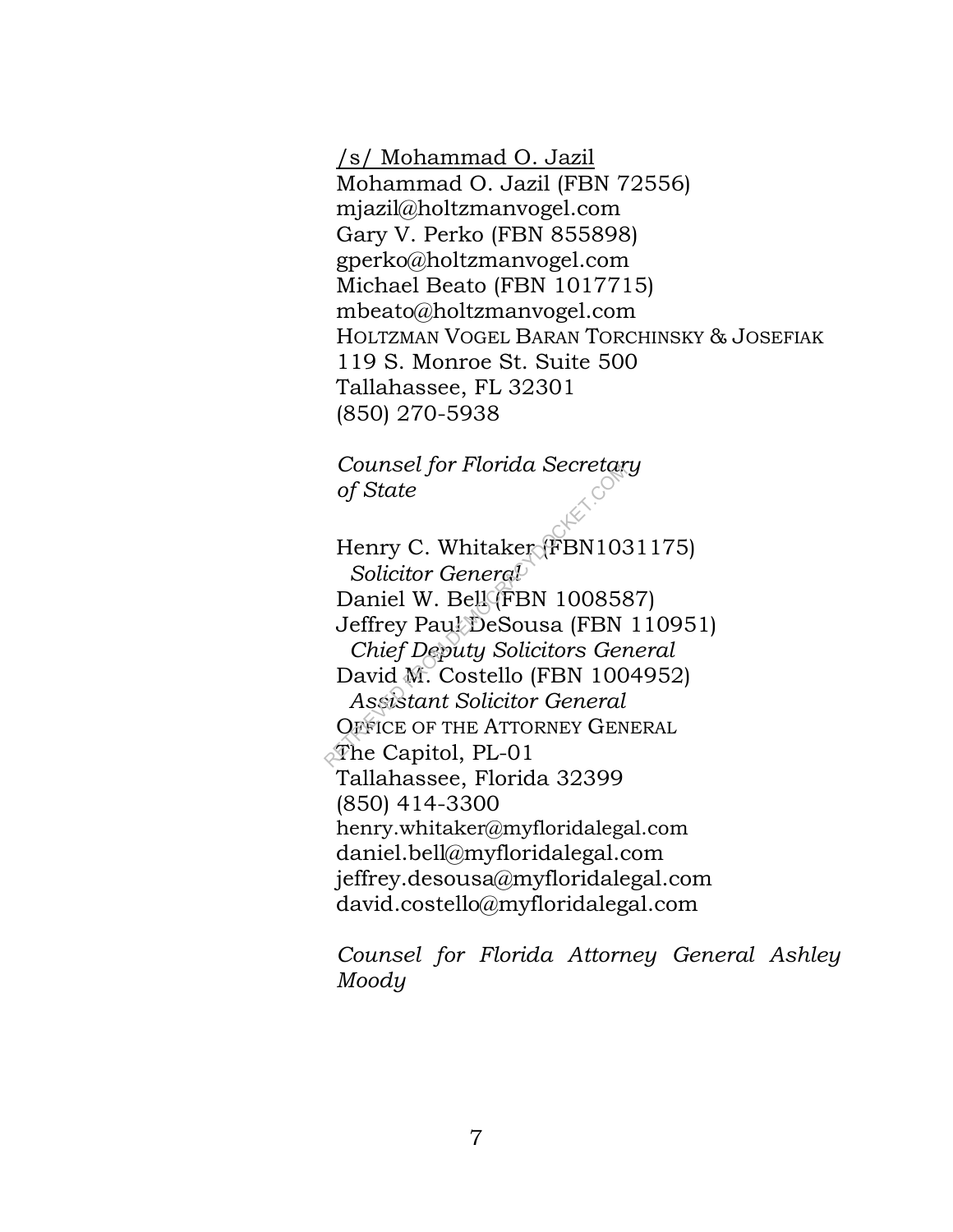## **CERTIFICATE OF SERVICE**

I certify that on this 19th day of May, the foregoing was filed electronically via the Florida Court's E-Filing Portal, which will send

a copy of this filing to the following:

Frederick S. Wermuth Florida Bar No. 0184111 Thomas A. Zehnder Florida Bar No. 0063274 *KING, BLACKWELL, ZEHNDER & WERMUTH, P.A.* P.O. Box 1631 Orlando, Florida 32802 fwermuth@kbzwlaw.com tzehnder@kbzwlaw.com

John M. Devaney *PERKINS COIE LLP* 700 Thirteenth Street N.W., Suite 600 Washington, D.C. 20005 jdevaney@perkinscoie.com

Abha Khanna Jonathan P. Hawley *ELIAS LAW GROUP LLP* 1700 Seventh Avenue, Suite 2100 Seattle, Washington 98101 akhanna@elias.law jhawley@elias.law

Christina A. Ford Florida Bar No. 1011634 Joseph N. Posimato Graham W. White Harleen K. Gambhir *ELIAS LAW GROUP LLP* 10 G Street NE, Suite 600 Washington, D.C. 20002 cford@elias.law jposimato@elias.law gwhite@elias.law hgambhir@elias.law RETRIEVED FROM DEMOCRACYDOCKET.COM

*Counsel for Plaintiffs*